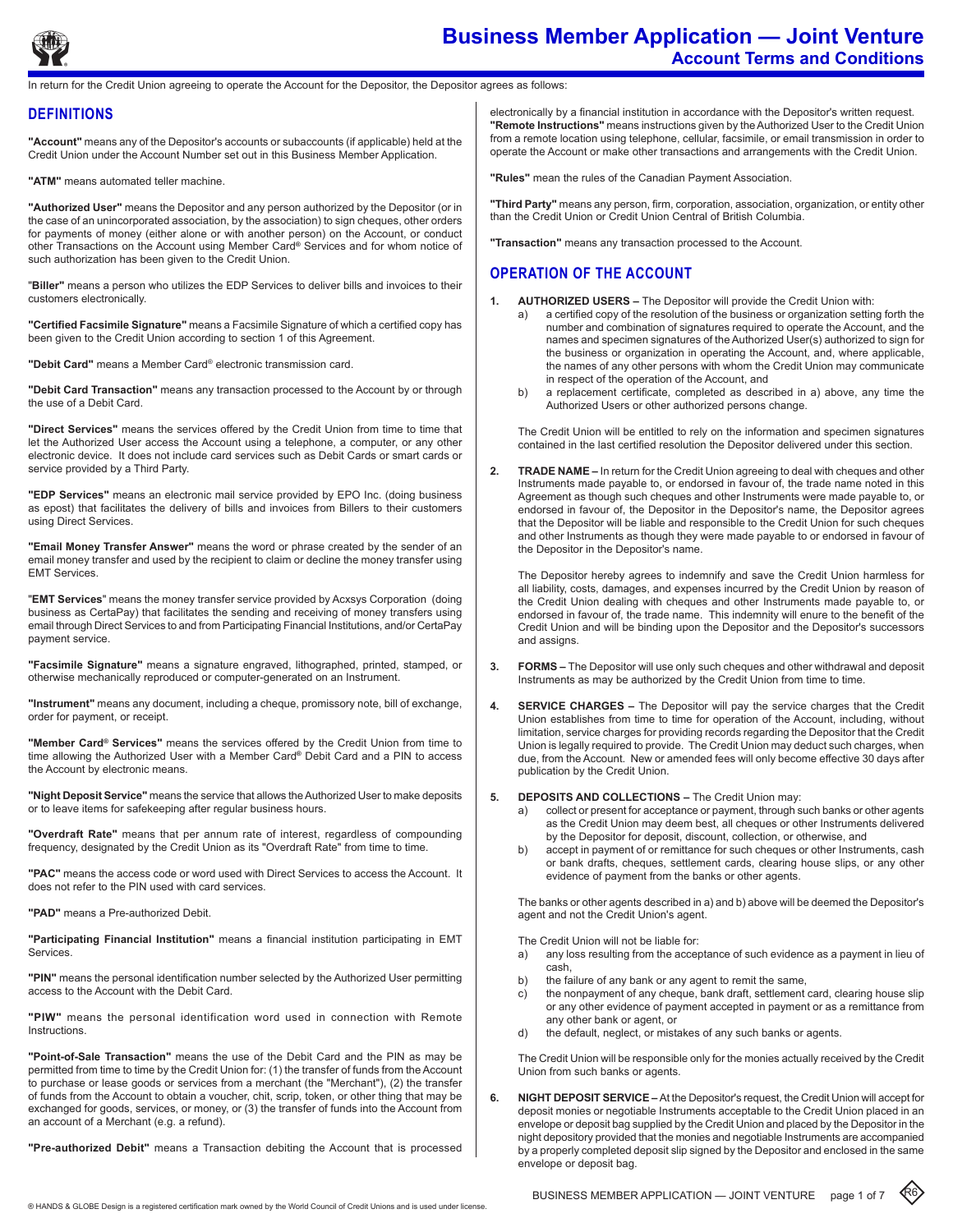The Credit Union will open the night depository on each business day of the branch during regular business hours and will deposit any monies and negotiable Instruments acceptable to the Credit Union in the manner directed by the Depositor on the properly completed accompanying deposit slip.

The Depositor agrees that the authorized Credit Union officers who open the night depository and deposit the monies or negotiable Instruments to the credit of the Account are acting as the Depositor's agent up to the time at which the monies or negotiable Instruments are actually entered and recorded as having been deposited to the Account and the Depositor nominates, constitutes and appoints any such authorized Credit Union officers to deposit any monies or negotiable Instruments placed by the Depositor in the night depository to the credit of the Account as directed by the accompanying deposit slip.

The Depositor acknowledges receipt of the number of access keys indicated on this Business Member Application form. The Depositor will not duplicate any keys without the Credit Union's prior written approval.

**7. Verification and Acceptance of Deposits and Transactions –** All deposits made to the Account are subject to verification as to the source of funds by the Credit Union and to its policies regarding the acceptance of funds for deposit in effect from time to time. Any credits for deposits and any applicable interest may be reversed if for any reason the Credit Union does not receive final payment in respect of such deposit.

All Transactions are subject to verification and acceptance by the Credit Union, and if not accepted will be reversed from the Account. Verification may take place at a date later than the date the Depositor authorized the Transaction, which may affect the Transaction date.

- 8. **HOLD FUNDS –** The Credit Union may in its discretion apply a hold funds period on non-cash deposits.
- **9. ENDORSEMENT STAMP –** The Depositor may use a stamped impression bearing the Depositor's name to endorse cheques or other Instruments the Depositor delivers to the Credit Union for deposit, discount, collection or otherwise. Endorsement in such a manner will be as binding on the Depositor as an endorsement actually signed by the Depositor or by the Authorized User.
- **10. Cheques and Withdrawals** The Depositor authorizes the Credit Union, without enquiry, to honour and pay all withdrawal slips and all cheques drawn on the Account, if:
	- a) the cheques or withdrawal slips are signed by the Depositor or by the required number and combination of the Authorized Users of the Depositor, as described in the last resolution provided to the Credit Union under section 1 above, and
	- b) the signatures comply with the specimen signatures provided to the Credit Union,

regardless that such cheques or withdrawal slips are

- c) drawn to the order of the Depositor or one of the Authorized Users on behalf of the Depositor who signed them,
- d) payable to cash or bearer,
- e) encashed or tendered to pay the obligations of the Depositor or one or more of the Authorized Users on behalf of the Depositor who signed the cheque or withdrawal slip, or
- f) deposited to the credit of the Depositor or one of the Authorized Users who signed them on behalf of the Depositor.
- **11. Lost or Destroyed Cheque** If a cheque drawn on the Account is lost or destroyed while in the possession of another financial institution or its agents, the Credit Union may, for all purposes, treat a copy of the cheque, certified as being a true copy by the other financial institution, as though it was the original cheque.
- **12. RETURNED ITEMS The Credit Union is authorized to debit the Account with the** amount of any cheque or other Instrument that:
	-
	- a) is not paid on presentation,<br>b) having paid, the Credit Union having paid, the Credit Union may be called upon to refund,
	- c) may be dishonoured by nonacceptance or nonpayment,
	- d) that is drawn on the account of a party that is bankrupt or insolvent,
	- e) the proceeds of which, through no fault of the Credit Union, have been lost, stolen or destroyed,
	- f) the proceeds of which, for any reason, the Credit Union is unable to collect or withdraw,
	- g) has been cashed, negotiated or credited to the Account but that has not been found good, or
	- h) is found to be forged, fraudulent, counterfeit or unauthorized, regardless of whether or not the Instrument has cleared.

The Depositor hereby agrees to indemnify and save the Credit Union harmless for all liability, costs, damages, and expenses incurred by the Credit Union in connection with the foregoing and the Credit Union may debit the Account with such costs, charges and expenses. This indemnity will enure to the benefit of the Credit Union and will be binding upon the Depositor and the Depositor's successors and assigns.

#### **13. Overdrafts –** If:

a) the Credit Union honours a cheque or other Instrument drawn by the Depositor

on any of the accounts, and insufficient funds stand to the credit of that Account to pay the cheque or Instrument in full,

- b) a cheque or other Instrument delivered by the Depositor to the Credit Union for deposit, discount, collection or otherwise is returned to the Credit Union dishonoured, and insufficient funds stand to the credit of the Depositor's Account originally credited with the cheque or Instrument to permit the Credit Union to debit the full amount of the dishonoured cheque or Instrument from that Account, or
- the Credit Union, charges a fee, service charge or other debit the Credit Union is authorized to charge to one of the accounts, and the funds standing to the credit of that Account are less than the amount charged to the Account, then such event may, at the discretion of the Credit Union, constitute:
- d) an application to redeem or transfer Credit Union shares owned by the Depositor or to withdraw or transfer monies on deposit from any of the accounts or any other Account in the Depositor's name, to the extent that the funds standing to the credit of the particular Account are insufficient to pay the cheque or Instrument in full, or to permit the Credit Union to charge the returned item or the fee, service
- charge or debit to that Account, and e) an application for a loan to the extent that the shares or monies standing to the credit of the Accounts or any other Account in the Depositor's name are insufficient to permit the payment or charging described in d) above.

If the Credit Union grants a loan under section e) above, the loan will be immediately due and payable forthwith without demand and the Depositor will pay interest on the balance of the loan at the Credit Union's Overdraft Rate in effect from time to time.

The foregoing provisions do not give the Depositor any right to overdraw an Account or to authorize or permit anything, including a PAD, that would result in a negative balance in any Account.

- **14. Other Claims on the Account** If the Credit Union receives notice of a possible claim against, or interest in, any of the accounts under any court order, statutory demand, or under the *Family Relations Act*, as amended from time to time, or under any legislation substituted for that *Act*, the Credit Union may refuse to permit the Depositor to have any dealings with any of the accounts, even if funds stand to the credit in any such Account. The Credit Union will not be liable for any loss or damage resulting from any refusal by the Credit Union under this section.
- **15. No Obligation** Nothing in this Agreement will oblige the Credit Union to:
	- a) honour any cheque or Instrument drawn by the Depositor on the Credit Union,
	- b) accept any monies for investment in shares or for deposit, c) redeem shares,
	- redeem shares.
	- d) transfer money, or
	- e) lend money to the Depositor.

## **MEMBER Card® and direct services**

**16. Use of Member Card® and Direct Services –** The Credit Union will issue a Debit Card to an Authorized User on request of the Depositor, and will permit the Authorized User to select a PIN.

The Depositor may use or authorize the use of the Direct Services and/or the Member Card® Services to access any permitted Account and to conduct such Transactions as may be permitted by the Credit Union from time to time. The Depositor cannot use Direct Services and/or the Member Card® Services to transact on an Account that requires more than one authorization unless prior authorization is received in writing and at the Credit Union's discretion.

The Credit Union may from time to time add to or delete from the types of use permitted. A Debit Card's issue does not amount to a representation or a warranty that any particular type of service is available or will be available at any time in the future.

#### **17. Authorization for Transactions –** The Depositor acknowledges and agrees that:

- a) using the PAC and/or PIN to conduct a Transaction constitutes authorization of that Transaction in the same manner as if authorization was given by the Depositor in person or as otherwise contemplated or permitted by this Agreement,
- b) the Depositor will be bound by each such Transaction, and
- c) once a PAC and/or PIN has been used to effect a Transaction, the Transaction may not be revoked or countermanded.

This Agreement, and the fact that the Depositor has use of a Debit Card, does not give the Depositor any credit privileges or any entitlement to overdraw the Account, except as provided by separate agreement with the Credit Union.

The Depositor irrevocably authorizes and directs the Credit Union to debit or credit, as the case may be, the amount of any Transaction to the Account in accordance with the normal practices of the Credit Union, which may be amended from time to time without notice.

- **18. Bill Payments through Direct Services** The Authorized User acknowledges and agrees that:
	- a) bill payments made through Direct Services are not processed immediately and that the time period for processing depends upon a number of factors including,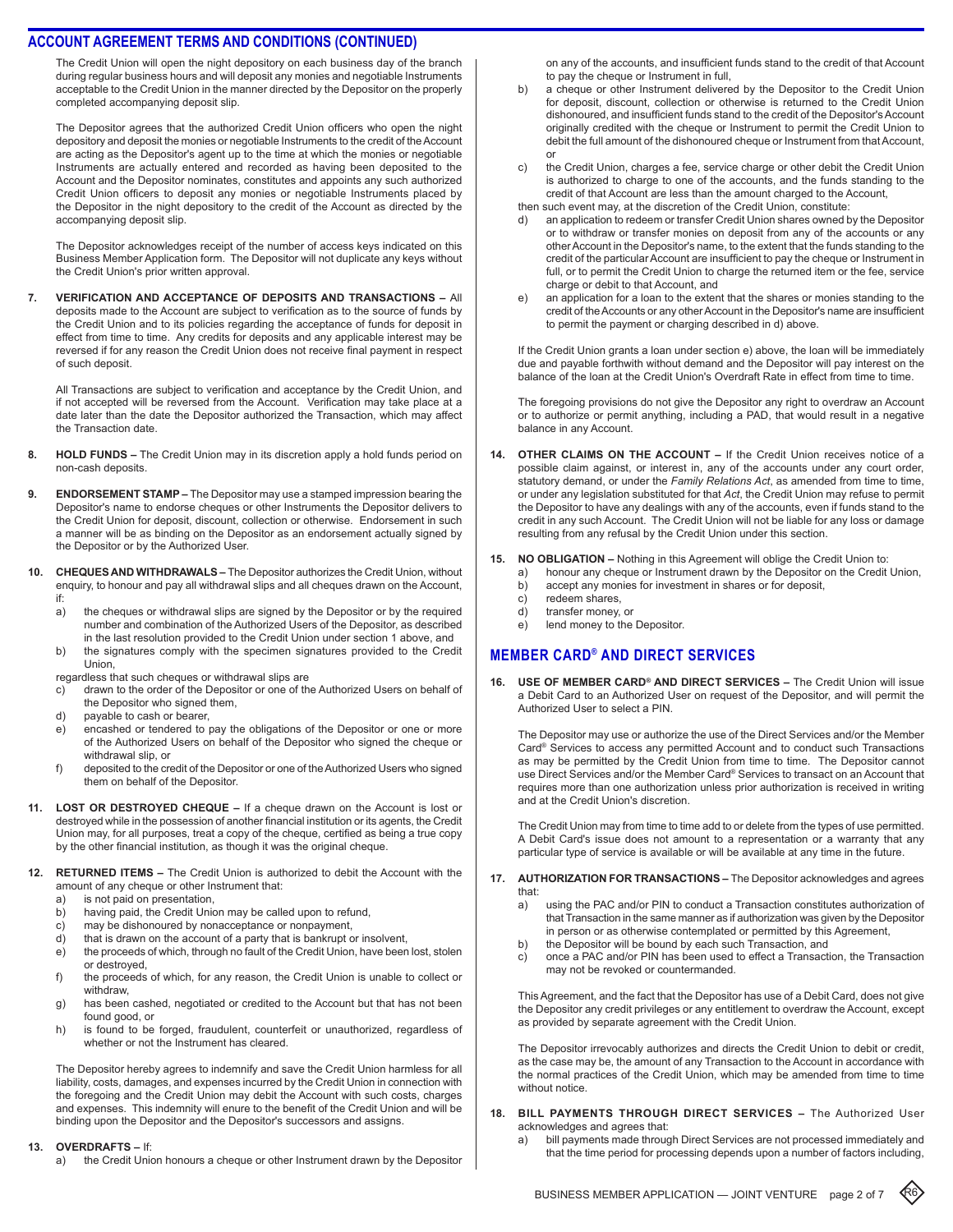without limitation, when the bill payment is initiated and the internal accounting processes of the bill payment recipient;

- b) it is the responsibility of the Authorized User to ensure that bill payments are initiated in sufficient time for the payment to be received by the bill payment recipient before its due date; and
- c) the Credit Union will not be liable for any cost, expense, loss, damage, or inconvenience of any nature or kind whatsoever arising as a result of a delay in the processing of bill payments.
- **PIW, PAC, AND PIN CONFIDENTIALITY The Credit Union may require the Depositor** to select and use a PIW in connection with this Agreement. The Depositor will keep the PIW confidential and will only reveal it to authorized Credit Union officers from time to time.

The Depositor agrees to keep the PIW and/or PAC confidential and will not disclose it except to the Authorized Users on the Account. The Depositor agrees not to record the PIW and/or PAC in any format or medium. The Depositor is responsible for all use of the PIW and/or PAC and for all Transactions in the Account effected using Direct Services.

The Depositor acknowledges that the PIW and/or the PAC must be changed if there is a change in the Authorized Users on the Account. The Depositor may change the PIW and/or PAC at any time. The Depositor will change the PIW and/or PAC if and when required by the Credit Union. The Depositor acknowledges that the PIW and/ or PAC must be changed if there is a change in the persons authorized to sign on the Account.

The Depositor will instruct each Authorized User to never select an obvious combination of digits of their PIN (e.g. their name, address, telephone number, birthdate, or social insurance number) and keep the PIN confidential at all times. If the Credit Union has provided the PIN to the Authorized User, the Depositor will instruct the Authorized User that the Credit Union has only disclosed the PIN to them and to no one else, and to never under any circumstances disclose the PIN to any other person. The Depositor will instruct the Authorized User to not keep a written record of the PIN, unless the written record is not carried next to the Debit Card and is in a form indecipherable to others. The Depositor will instruct the Authorized User to always screen the entry of the PIN with their hand or body.

The Depositor will advise the Authorized User that the Authorized User may, by notice in writing to the Credit Union, change the PIN at any time. The Depositor will cause the Authorized User to change the PIN if and when required by the Credit Union.

The Depositor acknowledges that the Credit Union may from time to time implement additional security measures, and the Depositor will comply with all instructions and procedures issued by the Credit Union in respect of such security measures.

- **20. PADs** If the Depositor has authorized PADs to be issued against the Account, the Depositor acknowledges that the Rules provide that under specified conditions claims for reimbursement of PADs may be made and:
	- a) where the purpose of the PAD was for payment of goods and services related to the commercial activities of the Depositor, the time period for making a claim is ten business days from the date of debiting,
	- b) the Depositor may not receive the statement of account for the Account before the ten-business-day period expires and the Credit Union is not obliged to otherwise notify the Depositor of PADs debited to the Account, and
	- c) after the ten-business-day period expires, and whether or not the Depositor has been notified of the PAD being debited to the Account, the Depositor must resolve any dispute directly with the payee – the Credit Union will not be required to reimburse the Depositor for the amount of such PAD, notwithstanding any other provision of this Agreement.

The Depositor is responsible for PADs authorized by it, and agrees:

- to release and discharge the Credit Union from any and all claims and demands (except claims for reimbursement made within the ten-business-day period) in respect of PADs issued against the Account, and
- b) to indemnify and save the Credit Union harmless, from and against, all liability, cost, damages, and expenses incurred by the Credit Union in connection therewith. The above indemnity enures to the benefit of the Credit Union and will be binding upon the Depositor and the Depositor's successors and assigns.
- **21. Verification of ATM Deposits** Amounts credited to the Account as a result of deposits using the Member Card® Services may, at the Credit Union's option, not be available for withdrawal until the deposits are verified and negotiable items such as cheques are honoured and collected. Any deposit made on any day during which the Credit Union is not open for business, or at any time during which the Credit Union is not open for business, may be credited to the Account on the next business day of the Credit Union.

The Depositor will not permit any Authorized User to deposit any coins, non-negotiable items, or anything not acceptable for deposit to the Account, into any ATM. The Depositor will pay to the Credit Union any damages, costs or losses suffered by the Credit Union as a result of any such deposit.

The Depositor authorizes and directs the Credit Union to debit the Account for the amount of all items deposited that are uncollected or dishonoured and for which the Depositor has received credit or cash, and the amount of any cash received by, or credited to, the Depositor for which the Credit Union is requested to debit the Account if there are not sufficient funds in the Account.

The Depositor will not effect a Transaction through the Debit Card that would result in a negative balance in the Account unless the Depositor has entered into a separate agreement with the Credit Union that permits that Transaction. The Depositor agrees to indemnify the Credit Union under section 51 e) in the event of any breach of this section.

- **22. EDP Services** If the Credit Union through Direct Services makes EDP Services available and the Depositor uses the EDP Services:
	- a) the Depositor consents to epost preparing, using, and disclosing reports relative to the performance and/or operation of the EDP Services, including statistical or performance reports and other analysis, compilation and information about the EDP Services or the Depositor, and reports that pertain to the Depositor's involvement in and use of the EDP Services. The Depositor further consents to epost disclosing to Credit Union Central of British Columbia Depositor-specific data that consists of the total number of Billers the Depositor has registered for, without identifying those Billers apart from the Credit Union and its affiliates, and detailed data for the Depositor's viewing activities,
	- b) the Depositor acknowledges that epost will not respond directly to the Depositor with respect to any enquiries, requests, questions, complaints, or other issues relating to the EDP Services in any way, other than to direct the Depositor to the Credit Union or the Biller, and
	- c) the Depositor acknowledges that the consents contained in a) above are requirements of the EDP Services and that if such consents are withdrawn, its participation in the EDP Services may be suspended or terminated and any or all documents may not be presented via the EDP Services.
- **23. EMT Services** If the Credit Union through Direct Services makes EMT Services available and the Depositor uses the EMT Services, the Depositor acknowledges and
	- agrees that:<br>a) the El the EMT Service is only available in Canadian dollars,
	- b) the Account will be debited when the Depositor initiates a transfer and the Credit Union will hold the transfer amount until the recipient successfully claims the transfer or the transfer is cancelled. The Credit Union will not pay interest on the transfer amount,
	- c) transfers sent and received through the EMT Service are subject to number and dollar limits that may change from time to time without prior notice to the Depositor,
	- d) the Credit Union will not be responsible or liable for any losses or damages incurred as a result of funds held and/or limits set by the Credit Union, CertaPay, or a Participating Financial Institution,
	- e) an email notice advising the recipient of the transfer will be generated approximately 30 minutes after the Depositor originates the transfer,
	- f) as the sender, the Depositor will keep the Email Money Transfer Answer confidential and will not disclose it or share it with anyone but the intended recipient,
	- g) the recipient must correctly provide the Email Money Transfer Answer to claim or decline the transfer,
	- h) the Credit Union, the other Participating Financial Institution, Certapay or CertaPay's agents, are entitled to pay the transfer amount to anyone who, using the EMT Service, claims to be the recipient and successfully provides the Email Money Transfer Answer,
	- i) the Credit Union will not be liable for losses or damages incurred as a result of a person other than the intended recipient guessing or obtaining the Email Money Transfer Answer,
	- j) as the sender, the Depositor will not include the Email Money Transfer Answer in the transfer details,
	- k) as the recipient, the Depositor will not disclose the Email Money Transfer Answer except as required to claim or decline the transfer,
	- l) the recipient may claim a transfer using the online banking services of the Credit Union or another Participating Financial Institution or through the CertaPay payment service,
	- m) if the recipient declines a transfer that the Depositor initiated, the transfer will be returned to the Depositor,
	- n) funds usually arrive in the recipient's account within three to five business days from the day the recipient successfully claims the transfer. The Credit Union cannot guarantee the date of deposit,
	- o) as the sender, the transfer will be returned to the Depositor if the recipient does not claim the transfer within 30 days of the date the transfer is initiated, if the transfer cannot be successfully sent to the recipient's email address, as provided by the Depositor or if the recipient declines the transfer. The Depositor is responsible for providing the recipient's correct email address and further agrees that the recipient has consented to the Depositor's use of the email address for EMT Services purposes, including its provision to the Credit Union, the other Participating Financial Institution and CertaPay,
	- p) if the recipient successfully claims the transfer using the CertaPay payment service but provides incorrect account information, CertaPay or its agent may request correct account information from the recipient or may mail a cheque to the recipient. The Credit Union will not pay interest on the transfer amount,
	- q) the Credit Union may cancel a transfer if it has reason to believe that a mistake has occurred or if it believes that the transfer is a product of unlawful or fraudulent activity,
	- r) the Depositor is responsible for providing a valid email address and will immediately update it via Direct Services if there are any changes to said email address,
	- s) as the sender, the Depositor may cancel a transfer up to the time the recipient successfully claims the transfer. As the recipient, the Depositor acknowledges that

BUSINESS MEMBER APPLICATION — JOINT VENTURE page 3 of 7  $\langle \mathcal{R}6 \rangle$ 

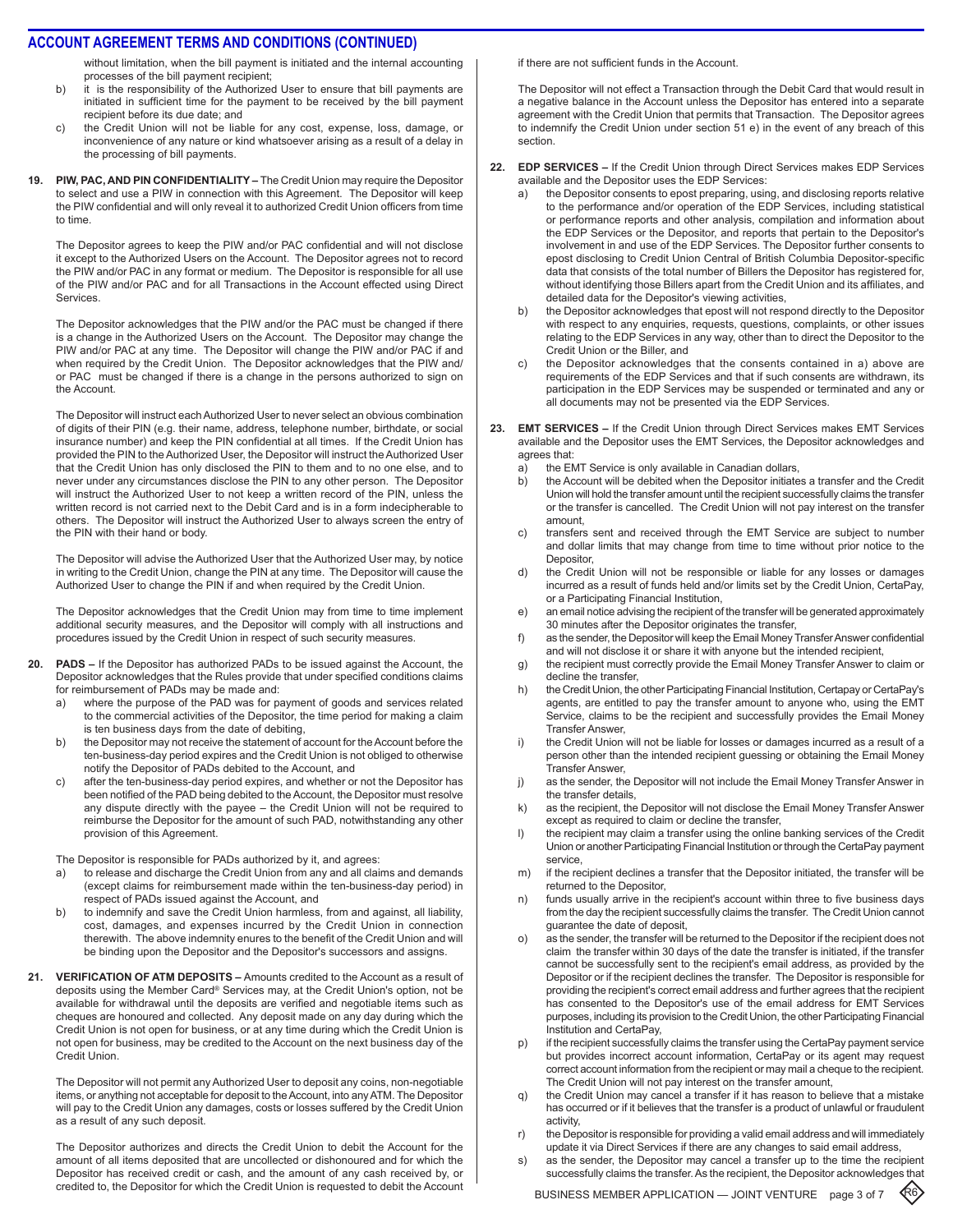#### **ACCOUNT AGREEMENT TERMS AND CONDITIONS (CONTINUED)**

a transfer may be cancelled up to the time the Depositor successfully claims the transfer,

- t) all disputes will be handled directly between the sender and the recipient,
- u) the Credit Union may refuse to provide EMT Services for the Depositor,
- v) the Credit Union will not be liable for any cost, expense, loss, damage, or inconvenience of any nature or kind whatsoever arising as a result of a delay in processing a transfer or for transfers claimed by someone other than the intended recipient.
- 24. FOREIGN CURRENCY TRANSACTIONS If the Depositor provides instructions to the Financial Institution on an Account that is denominated in a currency other than the currency of the Account, a conversion of currency may be required. In all such Transactions and at any time a conversion of currency is made, the Financial Institution may act as principal with the Depositor in converting the currency at rates established or determined by the Financial Institution, affiliated parties, or parties with whom the Financial Institution contracts. The Financial Institution, its affiliates, and contractors may earn revenue and commissions, in addition to applicable service charges, based on the difference between the applicable bid and ask rates for the currency and the rate at which the rate is offset in the market.
- **25. AVAILABILITY OF DIRECT SERVICES** The Depositor acknowledges that the availability of Direct Services depends on telecommunication lines, computer hardware and software, and other equipment belonging to the Credit Union and to Third Parties. The Credit Union is not liable for any loss, damage, injury, inconvenience or delay of any nature or kind whatsoever, whether direct, indirect or consequential, that the Depositor may suffer in any way arising from the Credit Union providing or failing to provide Direct Services, or from the malfunction or failure of telecommunication lines, computer hardware, software or other equipment or other technical malfunctions or disturbances for any reason whatsoever, including the negligence of the Credit Union, from lost, incomplete, illegible, misdirected, or stolen messages, failed, incomplete, garbled, or delayed transmissions, or on-line failures. The Depositor releases the Credit Union from all claims in respect of any such loss, damage, inconvenience, injury or delay.
- **26. LOST OR STOLEN DEBIT CARD, OR COMPROMISED PIN** If the Depositor suspects or becomes aware that the Debit Card is lost or stolen, or that the PIN has been made accessible to another person, then the Depositor will notify the Credit Union or its agent immediately, in person or by telephone. Notification will only be considered effectively given if an Authorized User speaks directly to an authorized Credit Union officer or its agent. Upon receipt of such notice the Depositor's liability for further use of the Debit Card will terminate. If the Depositor notified the Credit Union promptly and cooperated in any investigation, once the Credit Union is satisfied that the Depositor is the victim of fraud, theft, or coercion by trickery, force, or intimidation, the Depositor will be entitled to recover from the Credit Union any direct losses from the Account through the use of the Debit Card in such fraud, theft, or coercion.
- **27. RENEWALS** The Depositor acknowledges the Credit Union may issue renewals and replacements of the Debit Card from time to time. The Depositor agrees that all Terms and Conditions of this Agreement, as changed from time to time, apply to such renewals and replacements of the Debit Card and that references to the Debit Card in this Agreement include all renewals and replacements thereof.
- **28. PROCEDURES FOR ADDRESSING UNAUTHORIZED TRANSACTIONS AND OTHER TRANSACTION PROBLEMS –** In the event of a problem with a Debit Card Transaction or unauthorized Debit Card Transaction (other than a matter related to goods or services provided by Merchants) the Depositor will report the issue promptly to the Credit Union, and the Credit Union will investigate and respond to the issue on a timely basis. The Credit Union will not unreasonably restrict the Depositor from the use of any funds subject to dispute, so long as it is reasonably evident that the Depositor did not contribute to the problem or unauthorized Transaction. The Credit Union will respond to the reports of a problem or unauthorized Transaction within ten business days and will indicate what reimbursement, if any, will be made for any loss incurred by the Depositor. Reimbursement will be made for losses from a problem or unauthorized use in this time frame provided that on the balance of probabilities it is shown that the Depositor or the Authorized User did not contribute knowingly to the problem or unauthorized Transaction and that the Depositor or the Authorized User took reasonable steps to protect the confidentiality of their PIN. An extension of the ten-day limit may be necessary if the Credit Union requires the Depositor to provide a written statement or affidavit to aid its investigation.
- **29. MEMBER CARD® SERVICES DISPUTE RESOLUTION** If the Depositor is not satisfied with the Credit Union's response, the Credit Union will provide the Depositor, upon request, with a written account of its investigation and the reason for its findings. If the Depositor is not satisfied, the issue will be referred for mediation to either a credit union system dispute resolution service, or if no such service is available, to an external mediator if agreed between the Depositor and the Credit Union. Neither the Credit Union nor the Depositor will have the right to start court action until 30 days have passed since the problem was first raised with the Credit Union.

Any dispute related to goods or services supplied in a Point-of-Sale Transaction is strictly between the Depositor and the Merchant, and the Depositor will raise no defence or claim against the Credit Union.

**30. TERMINATION OF DEBIT CARD PRIVILEGES –** The Depositor acknowledges and agrees that the Credit Union may, in its sole discretion, at any time or for any reason, restrict, suspend, or terminate the Depositor's Debit Card privileges without advance notice to the Depositor. The Depositor acknowledges and agrees that it will indemnify and save harmless the Credit Union from and against any and all damages, costs,

expenses, and liability arising or incurred by the Credit Union as a result of any use of a Debit Card by an Authorized User that:

- a) is inconsistent with a restriction imposed on the use of the Debit Card by the Credit Union and communicated to the Depositor, or
- b) that takes place following the suspension or termination of Debit Card privileges by the Credit Union.

The Depositor will immediately return all Debit Cards issued to it or to the Authorized User(s) upon:

- a) ceasing to be a member of the Credit Union,
- b) termination of this Agreement,
- c) termination of Debit Card privileges, or
- d) otherwise upon request by the Credit Union.

The Depositor will be responsible for paying all legal fees and expenses (on a solicitor and own client basis) incurred by the Credit Union in taking possession of the Debit Card.

The Depositor's insolvency, bankruptcy, dissolution, or death will constitute an automatic revocation of the privileges associated with all Debit Cards and PINs and the Credit Union may capture and retain all the Debit Cards.

- **31. DIRECT SERVICES ACKNOWLEDGMENT** If the Depositor subscribes to Direct Services, the Depositor acknowledges and agrees that:
	- a) when transfers and bill payments are made through the Direct Services, funds are irrevocably transferred out of the Account and the Transaction cannot be revoked or countermanded,
	- b) even if more than one signature is required on cheques and withdrawal slips, any one Authorized User may conduct Transactions using Direct Services, including transferring money out of the Account and making bill payments,
	- c) anyone with access to the PAC will be able to access Direct Services and may use them to transfer money out of the Account, set up bill payment arrangements, make bill payments, and conduct any other Transaction,
	- d) the Credit Union will not be liable in any way to the Depositor or to any other person for processing or accepting on the Account any Transaction resulting in the transfer of money out of the Account or in the payment of bills, even if the money is used for the benefit of a person other than the Depositor, or if bills of a person other than the Depositor are paid,
	- e) the Depositor will be liable for all Transactions conducted using Direct Services, including Transactions that benefit a person other than the Depositor or that result in the payment of bills owed by a person other than the Depositor, and
	- f) a copy of an electronic communication is admissible in legal proceedings and constitutes the same authority as would an original document in writing.
- **32. INTERNET** If Direct Services are made available through the Internet, the Authorized User acknowledges that, although the Credit Union uses security safeguards to protect against loss, theft, and unauthorized access, because of the nature of data transmission over the Internet, security is not guaranteed and information is transmitted at the risk of the Authorized User. The Depositor acknowledges that to reduce the risk of viruses or online attacks, the computer used to access Direct Services should have a current anti-virus program, an anti-spyware program and a firewall. The Depositor further acknowledges that to reduce the risk of unauthorized access to the Account, the Depositor will sign out of Direct Services and close the browser when finished using it. The Deposior further acknowledges that using public or shared computers to access Direct Services increases the risk of unauthorized access to the Account.
- **33. LINKS** If Direct Services are made available through the Internet, the Credit Union's website may provide links to other websites, including those of Third Parties who may also provide services to the Authorized User. The Authorized User acknowledges that all those websites are independent from the Credit Union's. The Credit Union has no liability for those websites or their contents or their use. Links are provided for convenience only and the Authorized User assumes all risk resulting from accessing or using such websites.
- **34. THIRD PARTY SERVICES** The Credit Union may from time to time make services provided by Third Parties available through the Credit Union's website. The Authorized User acknowledges and agrees that:
	- a) the Credit Union makes the services of Third Parties available through its website for the convenience of its members. The services are provided by the Third Party, not the Credit Union. The Authorized User's relationship with the Third Party is a separate relationship, independent of the relationship between the Authorized User and the Credit Union and such relationship is outside the control of the Credit Union,
	- b) the Credit Union makes no representation or warranty to the Authorized User with respect to any services provided by a Third Party even though those services may be accessed by the Authorized User through the Credit Union's website or through Direct Services,
	- c) the Authorized User assumes all risks associated with accessing or using the services of Third Parties,
	- d) the Credit Union has no responsibility or liability to the Authorized User in respect of services provided by a Third Party, and
	- e) any dispute that relates to services provided by a Third Party is strictly between the Authorized User and the Third Party and the Authorized User will raise no defence or claim against the Credit Union.
	- f) the Proceeds of Crime (Money Laundering) and Terrorist Financing Act and Regulations may apply to the services provided by Third Parties and that the Third Parties will from time to time adopt policies and procedures to address the reporting and record-keeping requirements of that legislation.

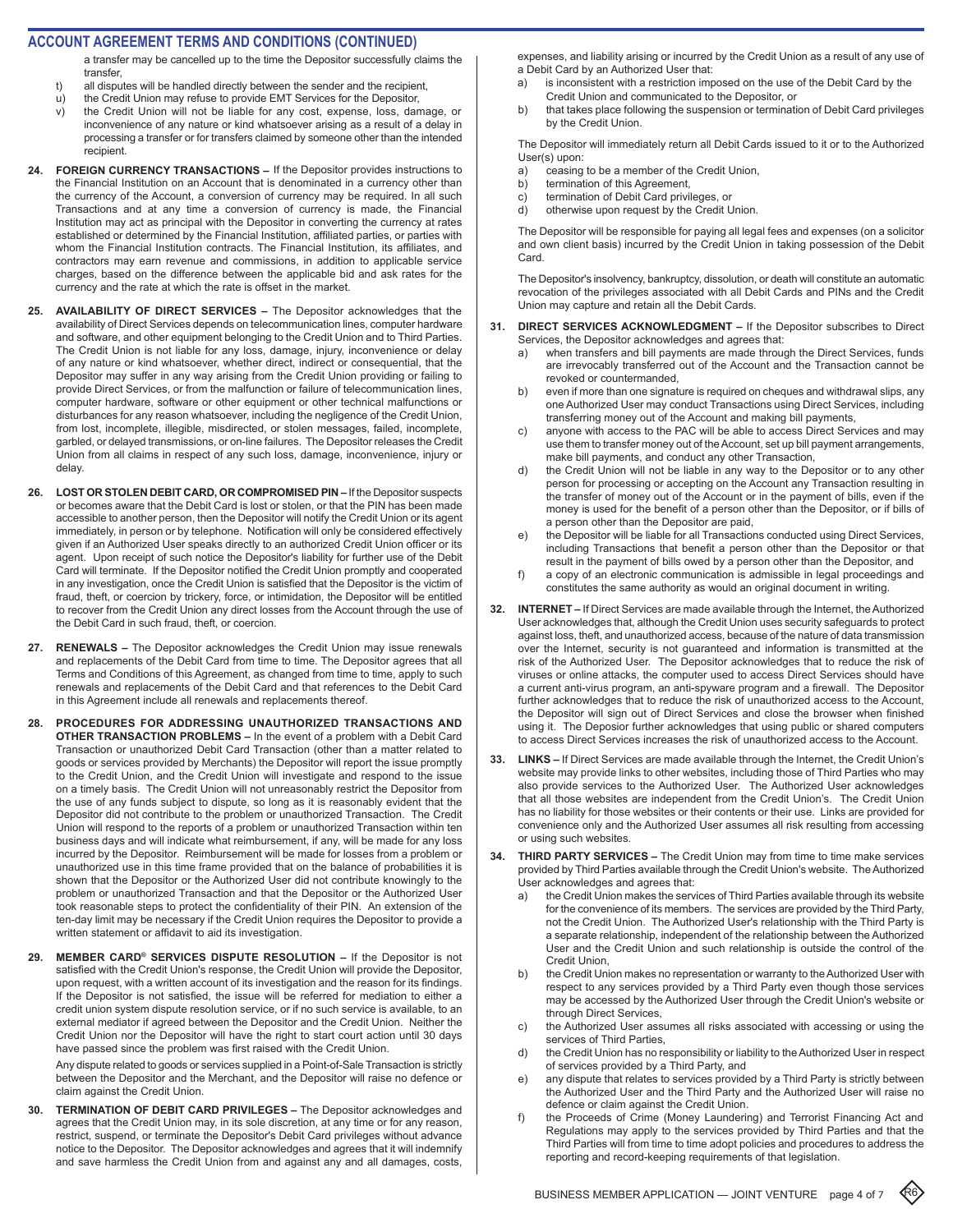- **35. Direct Services and Third Party** In respect of all Direct Services and any Third Party services made available by the Credit Union, the Depositor shall not, and shall ensure that each Authorized User does not:
	- a) use services for an illegal, fraudulent, or defamatory purpose,
	- b) take steps, or cause or permit anything to be done, which could undermine the security or integrity of the services (including activities that threaten to harm or cause harm to any other participant in the provision, utilization or support of the Direct Services or Third Party services).

In the event of a breach of the provisions of a) or b), the Depositor's participation in Direct Services or any service provided by a Third Party may be suspended or terminated.

**36. Code of Practice –** This Agreement is drafted with due regard to the Canadian Code of Practice for Consumer Debit Card Payment Services, a copy of which is available from the Credit Union on request.

## **instructions**

- **37. COUNTERMANDS –** Any countermand of payment (commonly called a "stop payment") of a cheque or other negotiable Instrument drawn on the Account must be in writing and signed by the Authorized User who signed the cheque or other negotiable Instrument that is the subject of the countermand, or by some other person(s) duly authorized by the Depositor. On receiving a countermand of payment of a cheque or other negotiable Instrument drawn on the Account, the Credit Union:
	- a) will use reasonable diligence to effect the countermand, but
	- b) will not be liable to the Depositor or any other person by reason of complying with, or failing to comply with, the countermand, whether the Credit Union is negligent, willfully negligent or otherwise.

The Depositor hereby agrees to indemnify and save the Credit Union harmless for all liability, costs, damages, and expenses incurred by the Credit Union by reason of it complying with, or failing to comply with, a countermand of payment. This indemnity will enure to the benefit of the Credit Union and will be binding upon the Depositor and the Depositor's successors and assigns.

**38. Facsimile Signatures –** The Depositor may, from time to time, provide the Credit Union with certified copies of the Depositor's Facsimile Signatures. The Credit Union may treat each Certified Facsimile Signature on an Instrument as the original and genuine signature of the Authorized Users.

The Depositor will maintain appropriate security over all signature stamps, other devices, and computer programs used to apply or generate Facsimile Signatures on Instruments.

**39. Remote Instructions –** The Depositor may provide Remote Instructions to a branch of the Credit Union. The Remote Instructions may concern the Account maintained at that branch, or concern other Transactions and arrangements conducted at or with that branch.

The Credit Union may, but will not be obliged to, act on Remote Instructions received in the name of the Depositor to the same extent as if the Remote Instructions were written instructions delivered to the Credit Union by mail signed by the Authorized Users authorized to operate the Account. The Credit Union may assume that any such Remote Instructions are genuine.

The Credit Union may in its sole discretion refuse to act on any Remote Instruction.

The Remote Instructions will be deemed received by the Credit Union only when it is brought to the attention of an authorized Credit Union officer.

Remote Instructions may be transmitted to the Credit Union at the telephone or fax number or email address provided by the Credit Union, or at such other telephone or fax number or email as the Credit Union may advise the Depositor by notice in writing. Any of the Authorized Users may acting alone, provide Remote Instructions to the Credit Union on behalf of the Depositor, even if the certified resolution of the Depositor specifies that two or more Authorized Users are required to operate the Account. The Credit Union may assume that any person identifying themselves as an Authorized User is in fact an Authorized User and the Credit Union may act on the Remote Instructions provided by any such person. The Depositor will be bound by all Remote Instructions given to the Credit Union in the name of the Depositor.

A copy of any fax or email message constituting Remote Instructions or the Credit Union's notes of any Remote Instructions given by telephone may be entered into evidence in any court proceedings as if it were an original document signed by the Depositor or an Authorized User. The copy or notes will be *prima facie* evidence of the instructions the Depositor gave the Credit Union.

## **account records and errors and omissions**

**40. Statements –** Unless the Depositor requests the Credit Union to hold the Depositor's statement of account for the Account for pick up by the Depositor or appoints in writing an agent to pick up the statement of account for the Account or consents to the statement of account for the Account being made available electronically or requests no statement of account for the Account to be sent by the Credit Union, the Credit Union will mail such statement of account for the Account to the Depositor at the address the Depositor last gave in writing. It is the Depositor's responsibility to notify the Credit Union immediately of any change in the Depositor's address.

- **41. No Statement Request** If, at the request of the Depositor, the Credit Union agrees to cease printing and mailing statements of account for the Account, the Depositor acknowledges and agrees that:
	- a) the Depositor will be responsible to obtain (whether from the Credit Union or using Direct Services) and review, after the end of each calendar month, a statement of the activity in the Account, and will, by the end of the following calendar month (the "Notification Date"), notify the Credit Union of any errors, irregularities, or omissions in that account record or in any cheque or other items or any forgeries and any debits wrongly made to the Account;
	- notwithstanding any other provision of this Agreement, after the Notification Date (except as to any errors, irregularities, or omissions of which the Depositor has notified the Credit Union in writing on or before the Notification Date), the Depositor agrees that:
		- i) the amount of the balances shown on the last day of the calendar month is correct and binding on the Depositor subject to the right of the Credit Union to make reversals as set forth in vi) and vii) below,
		- ii) all amounts charged to the Account are valid,<br>iii) the Depositor is not entitled to be credited with
		- the Depositor is not entitled to be credited with any amount not shown on the statement of account for the Account for that calendar month.
		- iv) the Depositor has verified the validity of any cheques, and other instruments and instructions, and

v) the use of any service shown is correct.

The Depositor acknowledges that:

- vi) notwithstanding a cheque or other negotiable item may be provisionally posted to the Account, it is not considered processed until it has been honoured and collected by the Credit Union and the credit represented by a cheque or other negotiable item that is not honoured and collected may be reversed from the Account notwithstanding any provisional posting and the statement of account for the Account modified accordingly, and
- vii) notwithstanding a deposit or other credit may be provisionally posted to the Account, it is not considered processed until it has been verified and accepted by the Credit Union and a deposit or other credit that is not verified and accepted may be reversed from the Account notwithstanding any provisional posting and the statement of account for the Account modified accordingly.
- c) Despite section b) above, the Rules provide that under specified conditions, claims for reimbursement of PADs may be made and:
	- i) where the purpose of the PAD was for payment of consumer goods and services, the time period for making such a claim is 90 calendar days from the date of debiting, and
	- ii) where the purpose of the PAD was for payment of goods and services related to commercial activities of the Depositor, the time period for making such a claim is ten business days from the date of debiting.

Claims must be made in writing to the Credit Union within the specified time period and in compliance with the Rules, as amended from time to time.

**42. Records and Cheque Imaging –** The Credit Union will determine, in its sole discretion, whether cheques and other items will be returned to the Depositor with the statement of account for the Account.

If the Credit Union implements an imaging program, the Credit Union will determine, in its sole discretion, whether copies of images of cheques and other items will be provided for the statement of account for the Account. The Depositor acknowledges that copies of images of cheques and other items may be provided before the Credit Union has determined whether the cheque or other item will be honoured or accepted and agrees that copies of images of cheques and other items are made available by the Credit Union as a service to the Depositor and that the provision of copies of images of cheques and other items does not mean that the Transaction has been processed or in any way oblige the Credit Union to honour or accept the cheque or other item.

The Depositor acknowledges that if the Credit Union adopts an imaging program, the physical cheques and other items may be destroyed. If the Credit Union has implemented an imaging program and determines not to include copies of images of cheques and other items with the statement of account for the Account, the Credit Union will ensure that copies of images can be made available to the Depositor upon request for at least five years following the date of the statement of account for the Account on which the cheque or other item appears, subject to payment of the service charges established by the Credit Union from time to time.

- **43. Viewing Cheque Images** The Credit Union may in connection with Direct Services permit the Authorized User to view and print images of cheques and other Instruments drawn on the Account, and such images may be made available before the Credit Union has determined whether the cheque or other Instrument will be honoured or accepted. The Authorized User acknowledges and agrees that such images are made available by the Credit Union as a service to the Authorized User and the provision of such images does not mean that the Transaction has been processed, or in any way oblige the Credit Union to honour or accept the cheque or other Instrument.
- **44. Noting or Protesting** The Depositor:
	- a) will be liable, without presentation, protest or notice of dishonour to any parties, for the nonacceptance or nonpayment of any bills, notes, cheques or other

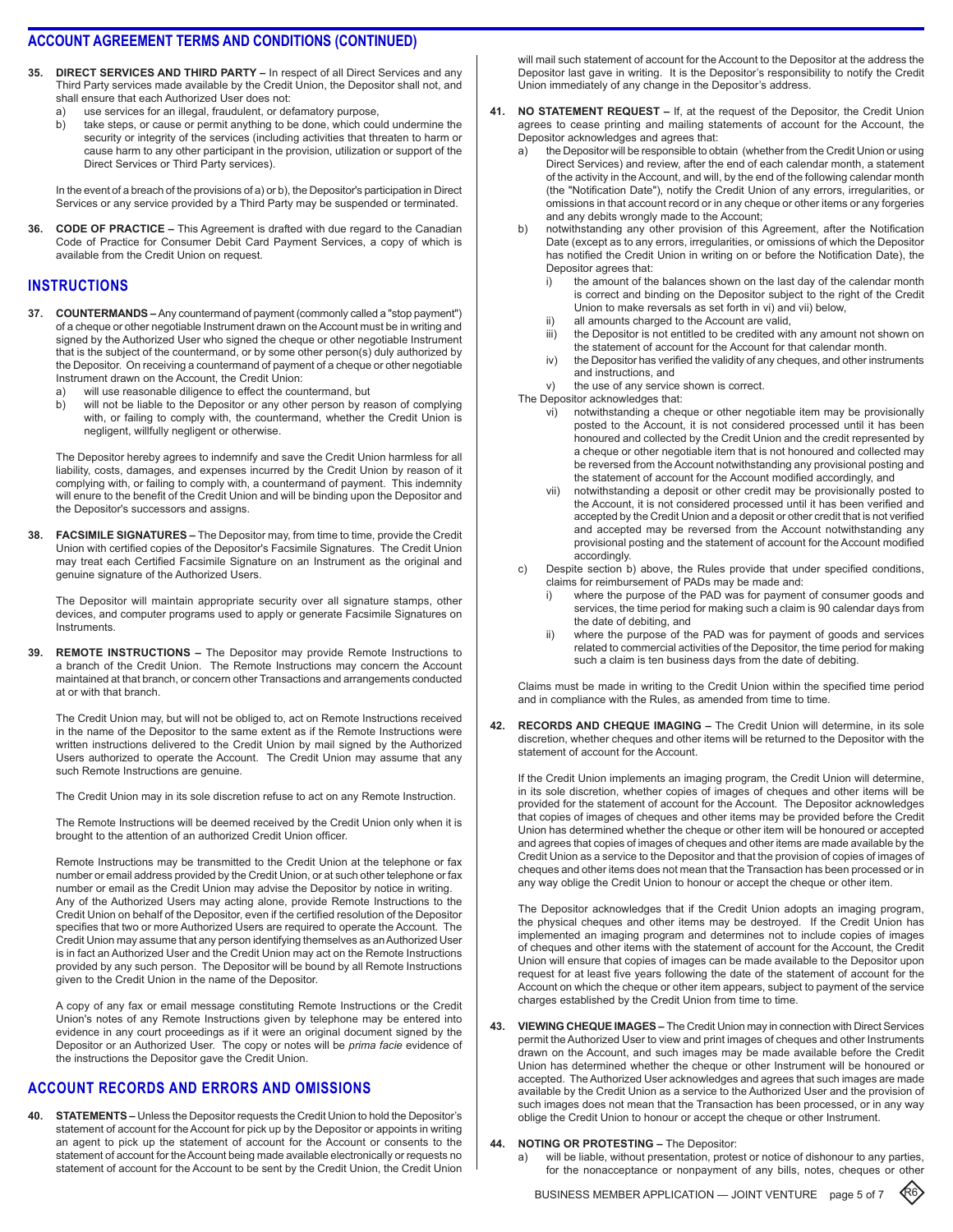Instruments the Depositor delivered to the Credit Union for deposit, discount, collection or otherwise, and

b) will be liable to the Credit Union as if proper notice of dishonour, protest and presentment had been made or given,

and the Credit Union may

- c) charge such items, when dishonoured, to the Account in accordance with section 12 above, and
- d) note or protest any item should the Credit Union consider it advisable to do so, but the Credit Union will not be liable for failure to note or protest any such item.
- **45. Verification of Account** The Depositor will examine each statement of account for the Account and verify the completeness and correctness of the statement of account for the Account. Within 30 days of the date of mailing the statement of account for the Account or making it available for pick up, the Depositor will point out the following to the Credit Union in writing:
	- a) any errors, irregularities or omissions in the statement of account for the Account, and
	- b) any debits wrongly made.

From and after the expiration of the 30-day period (except for errors or irregularities pointed out in writing to the Credit Union before the 30 days expire), the Depositor is deemed to have acknowledged that:

- a) the statement of account for the Account and the balances shown on the statement of account for the Account are correct,
- b) all amounts charged to the Account are valid,
- c) the Depositor is not entitled to be credited with any amount not shown on the statement of account for the Account,
- d) the Depositor has verified the validity of any cheques, other Instruments and instructions, and
- e) the use of any service shown is correct.

After the expiration of the 30-day period (except for errors or irregularities pointed out in writing to the Credit Union before the 30 days expire) the Depositor may not claim for any purpose that any entry on the statement of account for the Account is incorrect and will have no claim against the Credit Union for reimbursement relating to any entry, even if the entry is unauthorized or fraudulent or is based upon a cheque, other Instrument or instruction that is forged, unauthorized or fraudulent.

Nothing in this section 45 limits in any way the rights of the Credit Union under this Agreement including, without limitation, the rights of the Credit Union under sections 8, 12, and 44.

**46. Liability for Errors and Omissions –** If the Credit Union makes an error or omission in recording any Transaction, the Credit Union will only be liable for the amount of the error or omission if the Depositor has given written notice to the Credit Union within the time provided in this Agreement.

If the Depositor has given such notice, the Credit Union's liability is limited to the amount of the error or omission. In no event will the Credit Union be liable for any delay, inconvenience, loss, or damage (whether direct, indirect, or consequential) whatsoever caused by, or arising from, any such error or omission, even if the Credit Union has been negligent.

**47. Records –** The Credit Union's records of all Transactions will be deemed to be correct and will be conclusive and binding on the Depositor. All Transactions will appear on the regular statement of account for the Account.

If the Depositor believes the records of the Credit Union contain an error or omission, the Depositor must give written notice to the Credit Union within the time provided in this Agreement.

A paper record of the Transaction dispensed mechanically as a result of the use of the Debit Card constitutes a record of the Authorized User's instructions. Whether such a record of a Transaction is issued or not, it is the Depositor's responsibility to verify that the Transaction has been properly executed by checking the statement of account for the Account or passbook entries itemizing Transactions.

In the absence of evidence to the contrary, the records of the Credit Union are conclusive for all purposes, including litigation, in respect of:

- a) any instructions given by the Authorized User to the Credit Union using the Member Card® Services,
- b) the contents of any envelope deposited by the Authorized User into an ATM,
- c) any withdrawal, deposit, or transfer using the Member Card® Services, and d) any other matter or thing relating to the state of accounts between the Depositor
- and the Credit Union in respect of any electronic Transaction.

# **compliance anD liability**

- **48. Confidentiality** The Credit Union may release confidential Depositor information as permitted or required by law or in a court proceeding or with the Depositor's consent.
- **49. Risk The Depositor assumes all risk (including, without limitation, the risk of fraud) resulting from the use of the Account. The Depositor will notify the Credit Union immediately:**
- **a) of any misuse or unauthorized use of the PAC, or**
- **b) if the PAC becomes known to anyone other than the Authorized Users.**

**The Depositor acknowledges that the Depositor is responsible for all use made of the PAC and that the Credit Union is not liable for the Depositor's failure to comply with any part of the Agreement. The Depositor is liable for all authorized and unauthorized use, including all withdrawals on and any transfers from any Account. The Depositor is also liable for all fraudulent or worthless deposits made into the Account.**

**If the Depositor did not reveal the PAC to any other person or write it down or otherwise record it, the Depositor will not be liable for any unauthorized use that occurs after the Credit Union has received written notice from the Depositor that the PAC may have become known to someone other than the Depositor. The Credit Union will not be considered to have received written notice until the Credit Union gives the Depositor written acknowledgement of receipt of such notice.**

**Any monies or negotiable Instruments placed in an envelope or deposit bag and placed by the Depositor in the night depository will be at the Depositor's risk until the monies or negotiable Instruments are actually entered or recorded as a deposit to the credit of the Account. The Credit Union is not responsible for or under any obligation to account for any lost or destroyed monies or negotiable Instruments which the Depositor may place in the night depository, even if the loss or destruction is the result of the Credit Union's negligence or that of the authorized Credit Union officers.**

**The Credit Union will not be liable for any damages or other liabilities that the Depositor may incur by reason of the Credit Union acting, or failing to act, on Remote Instructions given in the name of the Depositor, whether or not the Depositor or the Authorized User actually gave the Remote Instructions.**

**The Depositor will be liable for all authorized use of the Debit Card by any person and, except as specifically set out in this Agreement, will be liable for all unauthorized use of the Debit Card by any person up to its established withdrawal limit (including funds accessible through a line of credit or overdraft privileges), prior to the expiry or cancellation of the Debit Card. The Depositor acknowledges this includes liability for funds accessible through a line of credit or overdraft protection. In the event of alteration of the Account balance due to technical problems, card issuer errors, and system malfunctions, the Depositor will be liable only to the extent of any benefit it has received, and will be entitled to recover from the Credit Union any direct losses the Depositor may have suffered.**

**The Credit Union will have the discretion to relieve the Depositor from liability for unauthorized use of the Debit Card in a case where the Depositor has inadvertently contributed to the unauthorized use and cooperates in an investigation.**

**The Credit Union will not be liable to the Depositor for any action or failure to act of a Merchant or refusal by a Merchant to honour the Debit Card, whether or not such failure or refusal is the result of any error or malfunction of a device used to effect or authorize the use of the Debit Card for a Point-of-Sale Transaction.**

**Except for direct losses resulting from circumstances beyond the Depositor's control, such as technical problems and unauthorized use of the Debit Card and PIN, the Credit Union will not be liable for any loss, damage or injury arising from the use of ATMs or Point-of-Sale terminals or from any mechanical or operational failure of any such devices, and the Depositor releases the Credit Union from liability for any such loss, damage or injury.**

**The Depositor will instruct its Authorized Users that they must not use their Debit Card and PIN for any unlawful purpose, including the purchase of goods and services prohibited by local law applicable in the Depositor's jurisdiction.**

**The Depositor acknowledges that the Depositor bears all risks related to the use of Facsimile Signatures.**

- **50. Exclusion of Credit Union Responsibility** The Credit Union is not responsible for any loss or damage suffered or incurred by the Depositor except to the extent caused by the gross negligence or willful misconduct of the Credit Union, and in any such case the Credit Union will not be liable for any indirect, consequential or exemplary damages (including, but not limited to loss of profits) regardless of the cause of action and even if the Credit Union has been advised of the possibility of such damages. In no event will the Credit Union be liable for any loss or damage suffered by the Depositor that is caused by:
	- a) the actions of, or any failure to act by, any Third Party (and no Third Party will be considered to be acting as an agent for the Credit Union unless expressly authorized to do so),
	- b) the inaccuracies in, or inadequacies of, any information furnished by the Depositor to the Credit Union,
	- c) the failure by the Credit Union to perform or fulfill any of its obligations to the Depositor, due to any cause beyond the Credit Union's control, or
	- d) forged, unauthorized or fraudulent use of services, forged, unauthorized or fraudulent instructions or material alteration to an instruction.